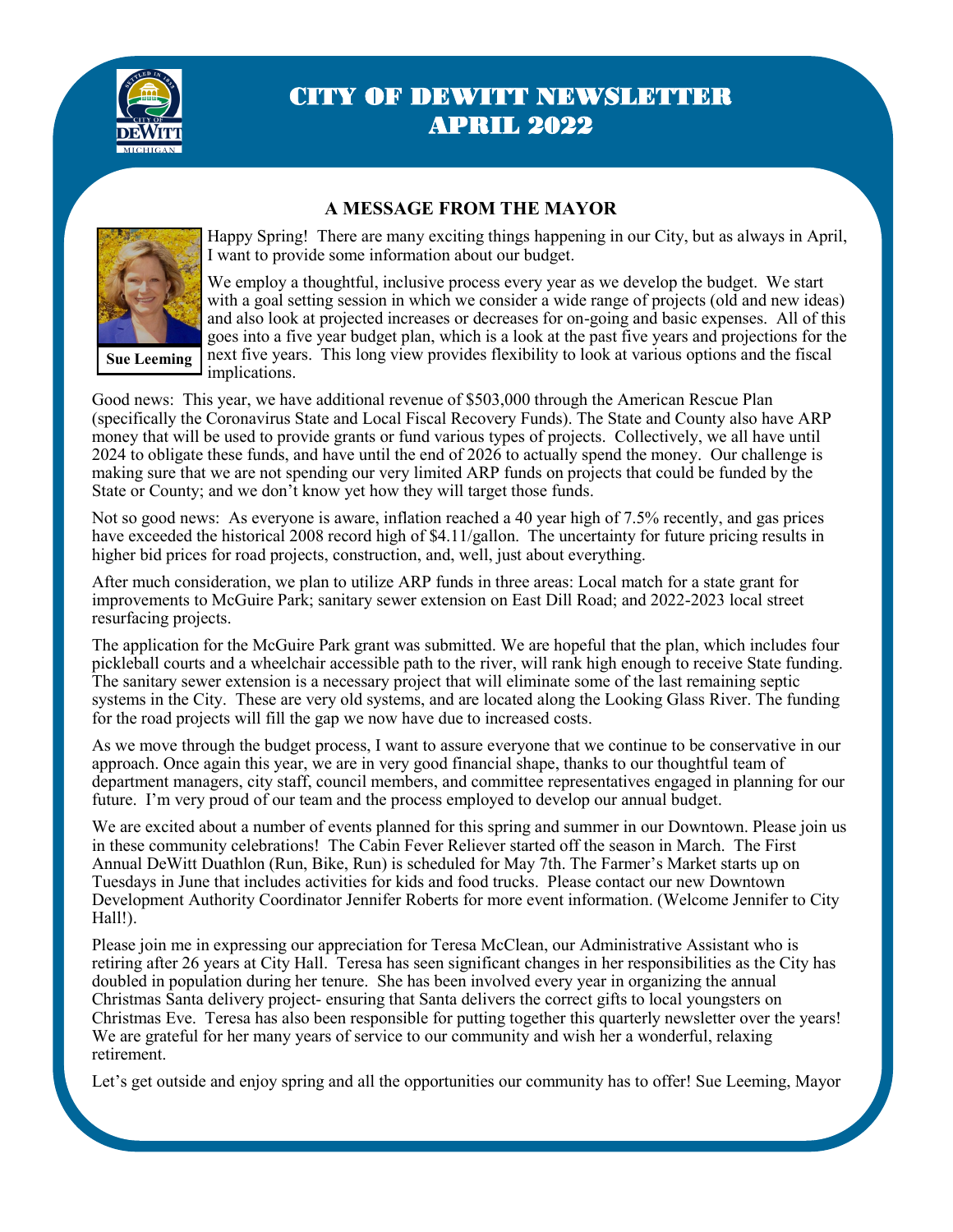

# **Police Department News - Chief Bruce Ferguson**

Now that winter is winding down, everyone will begin spending more time with either the windows open or enjoying the outdoors. COVID restrictions were a big delay in ordinance enforcement, so I've created a list below of the most frequently asked questions regarding

city ordinances.

**Sec. 34-53. Outdoor burning** Cooking fires and campfires are allowed. All such fires must be contained within an area four feet or less in diameter and three feet or less in height in a fire pit. The burning of leaves, building materials, tires, petroleum products within the city is prohibited. No burning is allowed from midnight to 6:00 a.m. For parcels in the city of 2 acres or more a burning permit can be issued and brush can be burned.

**Sec. 70-123. Unlawful height of weeds and grass** It shall be unlawful to allow the growth of weeds or grass beyond the height of eight inches in the city.

#### **Sec. 30-37. Abandoned or junk motor vehicles, unlicensed motor vehicles**

Any motor vehicle which, for a period of time ten consecutive days or more, does not have an engine in running condition, four inflated tires, a battery and current license plates, or which is in fact, abandoned by its owner, or which is not operable shall be deemed to be an abandoned or junk motor vehicle under this section.

**Sec. 10-8. Removal of animal excrement** A person walking a dog on property not under his or her ownership or control shall carry an appropriate device for removal of animal excrement. And shall not allow any animal to leave excrement on any property not their own. We often get complaints of excrement in our parks, the cemetery and on the sidewalks, so please carry a bag with you to clean up after your pet.

If you have a concern about potential violations, please call our office at 517-669-9131 or 9-1-1, and an officer will respond to your concern. In Clinton County 9-1-1 is used for non-emergency calls as well as emergency calls.

All City Ordinances are online for you to review at: <https://library.municode.com/mi/dewitt>

#### **Medication Drop Box Disposal located in the lobby of the Community Room—414 E. Main Street**

Protect your family against misuse of all medications by safely disposing of prescription and OTC medications at City Hall. Simply bring your unwanted, unused or expired medication to our new CVS safe medication disposal kiosk and drop it in—just like putting a letter in a mailbox.

| <b>YES Accepted items:</b>   | <b>NOT</b> Accepted Items:                     |
|------------------------------|------------------------------------------------|
| Prescription medications     | Needles (sharps) & thermometers                |
| Prescription patches         | Hydrogen peroxide                              |
| Prescription ointments only  | Illegal drugs                                  |
| Medications for pets         | Inhalers                                       |
| Over-the-counter medications | Aerosol Cans                                   |
| <b>Vitamins</b>              | Medications from businesses or clinics         |
| Medication samples           | Non-prescription ointments, lotions or liquids |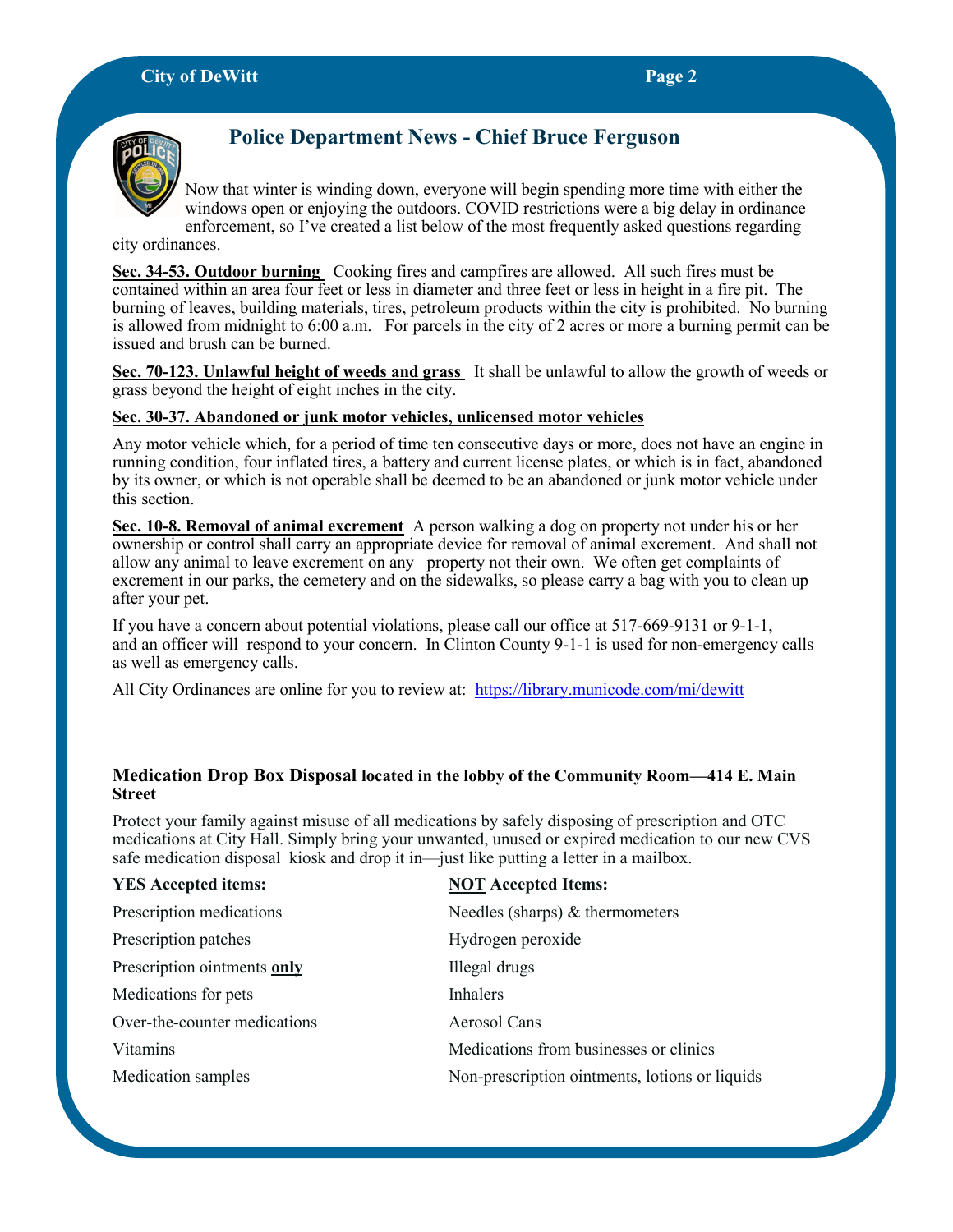# **City Administrator - Dan Coss**

**New Website Coming Soon!** The City of DeWitt is in the process of redesigning our website! With the new look, the website will also be moving to a .gov domain. The switch to the .gov domain is to ensure that our website and systems tied to the website are protected at the highest level of cyber security possible. We hope to have the new website up and running in April 2022.

**Local Roads** With the warmer weather coming, this also means road construction is not too far behind. This year, several local streets will be getting resurfaced starting in mid-June.

Larkwood Drive between Schavey Road and Alpine Drive, Oakwood Drive and a portion of River Oaks Drive will all be resurfaced. Resurfacing of these streets will begin after June 10 and is scheduled to be completed prior to school starting on August 29.

**Protecting The Looking Glass River** One of the many summertime activities for residents is tending to the lawn and landscaping needs around the yard. As a reminder to residents, wood chips, topsoil and other landscaping materials may not be stored in the street or over sidewalks, per City Ordinance Chapter 30 Section 30-36 (2). Leaving piles of topsoil, wood chips, etc… in the street is a public safety issue for drivers, bicyclists and pedestrians, especially at night. Moreover, during rain events that material often times ends up in our storm sewer system leading to clogged catch basins, causing street flooding, or is deposited in the Looking Glass River, which can have a detrimental effect on the water quality of the river.

The City of DeWitt partners with the Greater Lansing Regional Committee for Storm Water Management (GLRC). The GLRC publishes a quarterly newsletter and has a website with lots of resources to help protect our water shed. Please visit the City of DeWitt website, [www.dewittmi.org,](http://www.dewittmi.org) or the GLRC website, [www.mywatersheds.org,](http://www.mywatersheds.org) for more information. Please help us protect this natural resource!



## **DeWitt Area Emergency Services Authority - Chief Joe Spagnuolo**

With more people outside running, walking , biking and playing, please slow down in your travels and stay watchful of outdoor enthusiasts.

The previous newsletter had information regarding medical responses by the DeWitt Area Emergency Services Authority. As stated previously, the DeWitt Area Emergency Services Authority is comprised by the City of DeWitt, Olive Township and Riley Township. When someone within our service area calls 9-1-1 for a fire related emergency, our partners at Clinton County Central Dispatch receive the call and dispatch DeWitt Area Emergency Services Authority personnel. The Authority is comprised of three stations. Station 1 is located within the City of DeWitt. Station 2 is located in Olive Township and Station 3 is located in Riley Township.

All of the stations have full fire related response capabilities. The majority of the Authorities equipment is located at Station 1. Station 1 has one fire engine, one tanker, 1 heavy rescue, 1 EMS truck, 1 light and air truck, 1 brush truck and 1 utility vehicle. Station 2 has 1 fire engine and 1 brush truck. Station 3 has 1 fire engine/tanker and 1 brush truck.

The type of call and location will determine if Station 2 or 3 will respond. Station 1 responds to all calls for service within the jurisdiction of the Authority. DeWitt Area Emergency Services Authority also provides mutual aid to surrounding agencies. Mutual aid or auto aid is a call to assist another agency. This aid is usually for structure fires, but may include other types of incidents to include, but not limited to, EMS calls, ice rescue calls or hazardous materials calls. Please feel free to call the station at 517-669-5004 if you have further questions.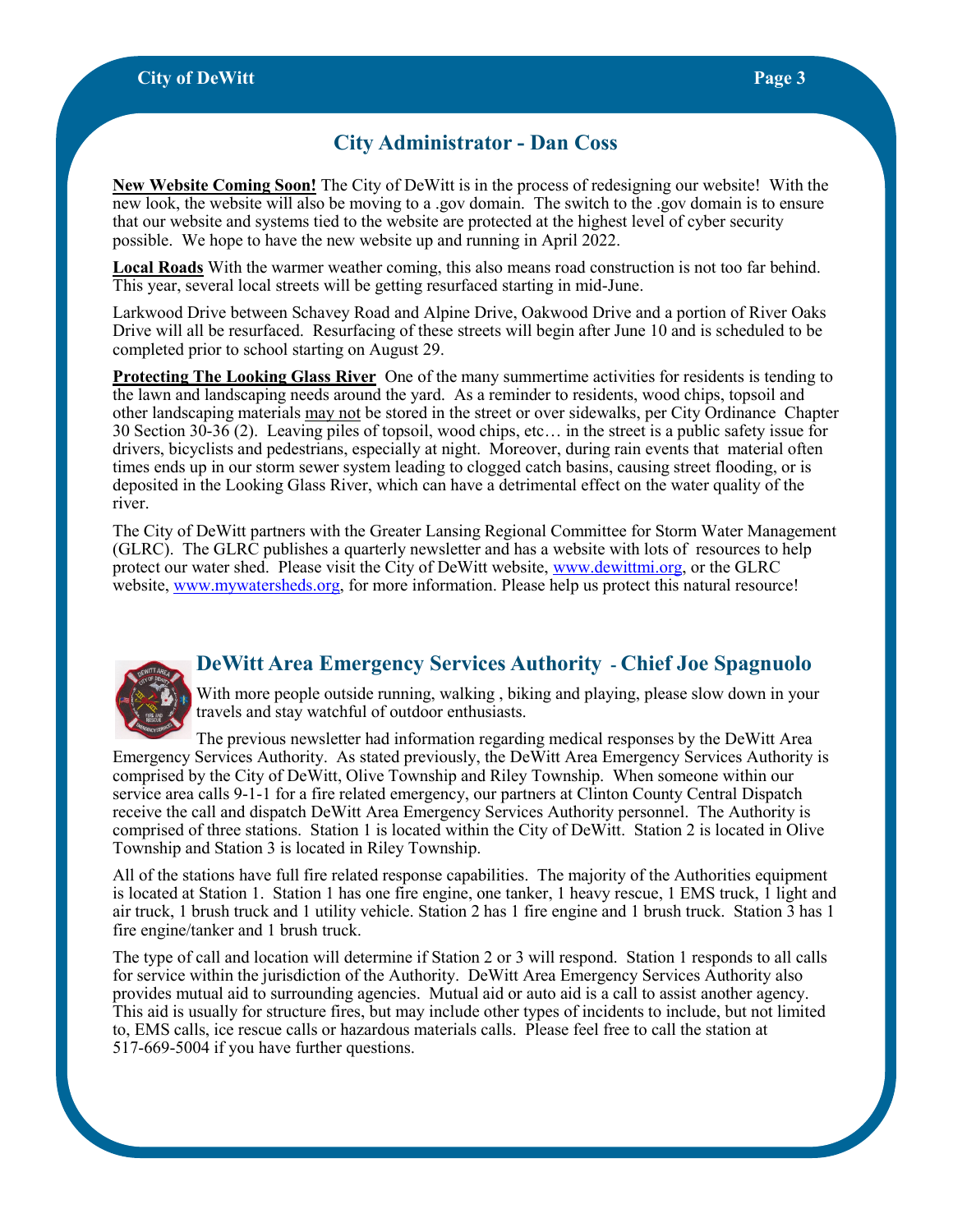# **Clerk's Corner - Clerk/Treasurer, Lisa Grysen**

**City Council Meetings** 7:00 PM at City Hall, 414 E. Main Street Every second and fourth Monday of each month, unless altered by a holiday. **April 11 & 25 May 9 & 23 June 13 & 27**

#### **Election Information**

**Dates for 2022:** State Primary Tuesday, August 2 General Election Tuesday, November 8

#### **Nominating Petitions Are Available For:**

**Three—**4-Year Terms for City Council

**One—**2-Year Term for Mayor

Nominating petitions and Affidavit of Identity for the August 2 State Primary for the above non-partisan offices are due by 4:00 p.m. April 19, 2022. The deadline to withdraw petitions elapses at 4:00 p.m. on April 22, 2022.

**2022 Summer Taxes** will be mailed out July 1, 2022 and are due by Friday, September 30, 2022. A 3% penalty for the Summer taxes will be added Saturday, October 1st, 2022.

## **Coming Soon! Invoice Cloud**

The City of DeWitt will be implementing a new online payment portal called Invoice Cloud. This program will provide residents options in paying their bill. Invoice Cloud is expected to be in use by this summer and information regarding this will be shared on the city's website or Facebook page.

## **Department of Public Services**

**Brush Pick-up Program - The week of April 25-29.** Each spring and fall the City sponsors a street-side brush pick-up program. The purpose of this program is to remove brush that is too large to be removed as part of the weekly yard waste-[composting program.](/CityServices/RecyclingRefuse.aspx)

Brush is required to be placed curbside, neatly stacked, with the large ends towards the street. Brush between 2" and 8" in diameter is accepted. Shrubs with roots still attached are not accepted. The City asks that you leave brush in as large of pieces as possible so that it can be safely fed into the brush chipper by City employees. Streets will be covered one time only. All brush must be curbside prior to 7:00 A.M. on that Monday of pick-up.

#### **Cemetery Decorations**

Easter & Memorial Day decorations are allowed one week prior and one week after each of these holidays.

Cemetery Winter decorations must be removed by April 1st of each year. If such decorations are not removed by each of these seasonal dates, they will be considered abandoned and may be disposed of by the City.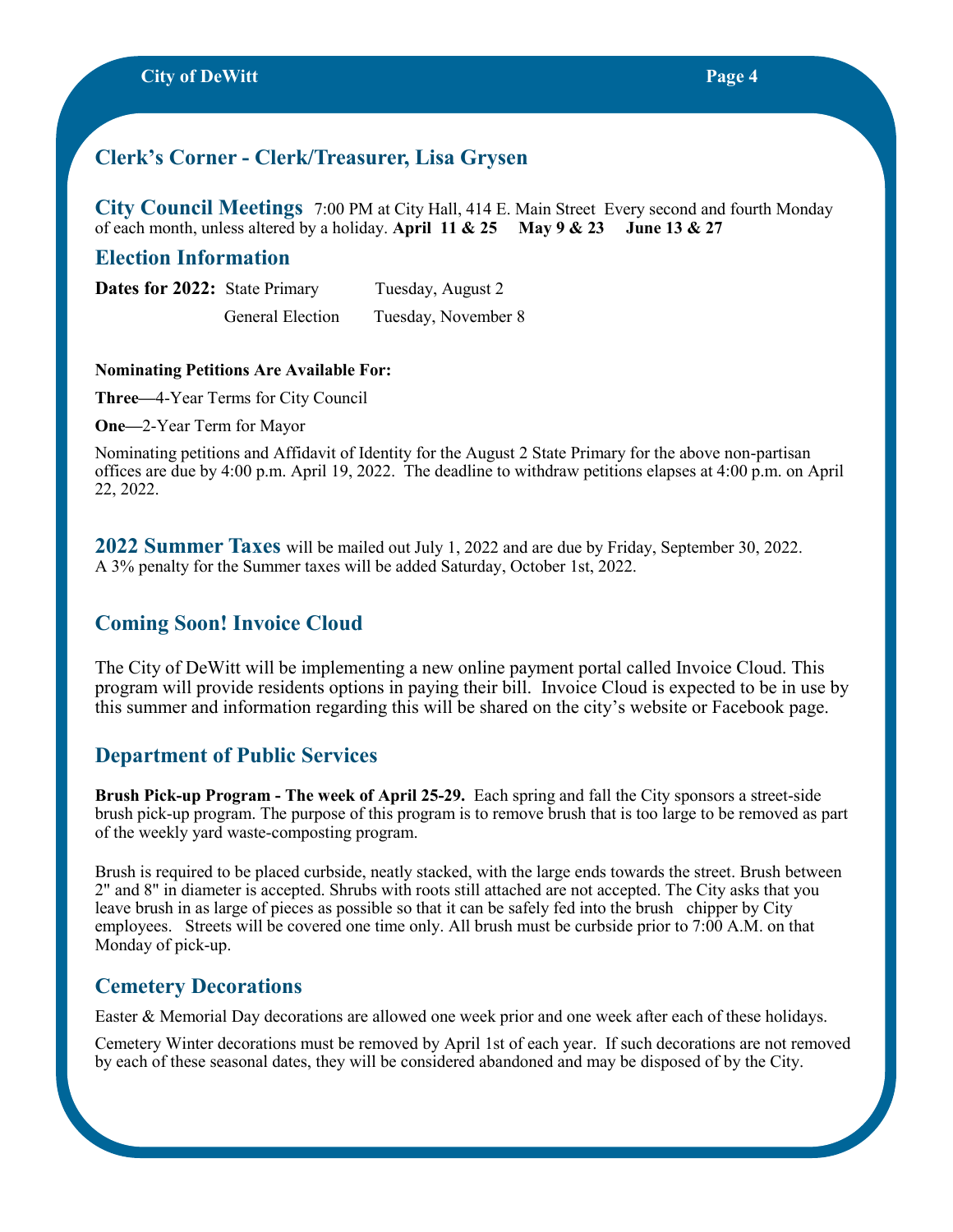## **Downtown Development Authority (DDA) www.dewittdda.org**

**Board Meetings** are the second Monday of each month at 12:00 P.M.

**April 11 May 9 June 13** 

#### **Farmers Market Dates & Hours**

Starting June 7th, the Farmers Market returns to downtown DeWitt, every Tuesday through October 18th. There are twenty markets in all.

Hours of Operation for June - September are from 4:00 p.m.- 7:00 p.m.

**NEW** hours of operation for October are from 3:00 p.m.- 6:00 p.m.

**The Annual Downtown Classic Car Show** is Tuesday, June 14th, 2022. Volunteers are always needed and appreciated for all our events.

Please stop in and visit our locally owned downtown DeWitt businesses. By shopping local, you are creating jobs keeping money in the local economy, investing in entrepreneurship, and growing our community! When you support a small business, you're supporting a dream.

For a list of downtown DeWitt businesses and upcoming events, please visit our website at www.dewittdda.org. Please follow us and all of our downtown businesses on Facebook!

**City Assessor—Chris Coucke** Wednesday's 2 p.m. to 5 p.m. Call for an appointment at (517) 669-2441 or email: assessor@dewittmi.org

## **City Hall Will Be Closed on the following dates:**

**Good Friday:** April 15th.

**Memorial Day:** Monday, May 30. Your trash service **will be affected.** Trash will be picked up on Thursday, June 2nd.

**Granger Composting Begins:** Wednesday, April 6, 2022

**Clinton County Clean Community Event—April 30th—St. Johns—Hazardous Waste** To participate call (989) 224-5186 or email recycle@clinton-county.org